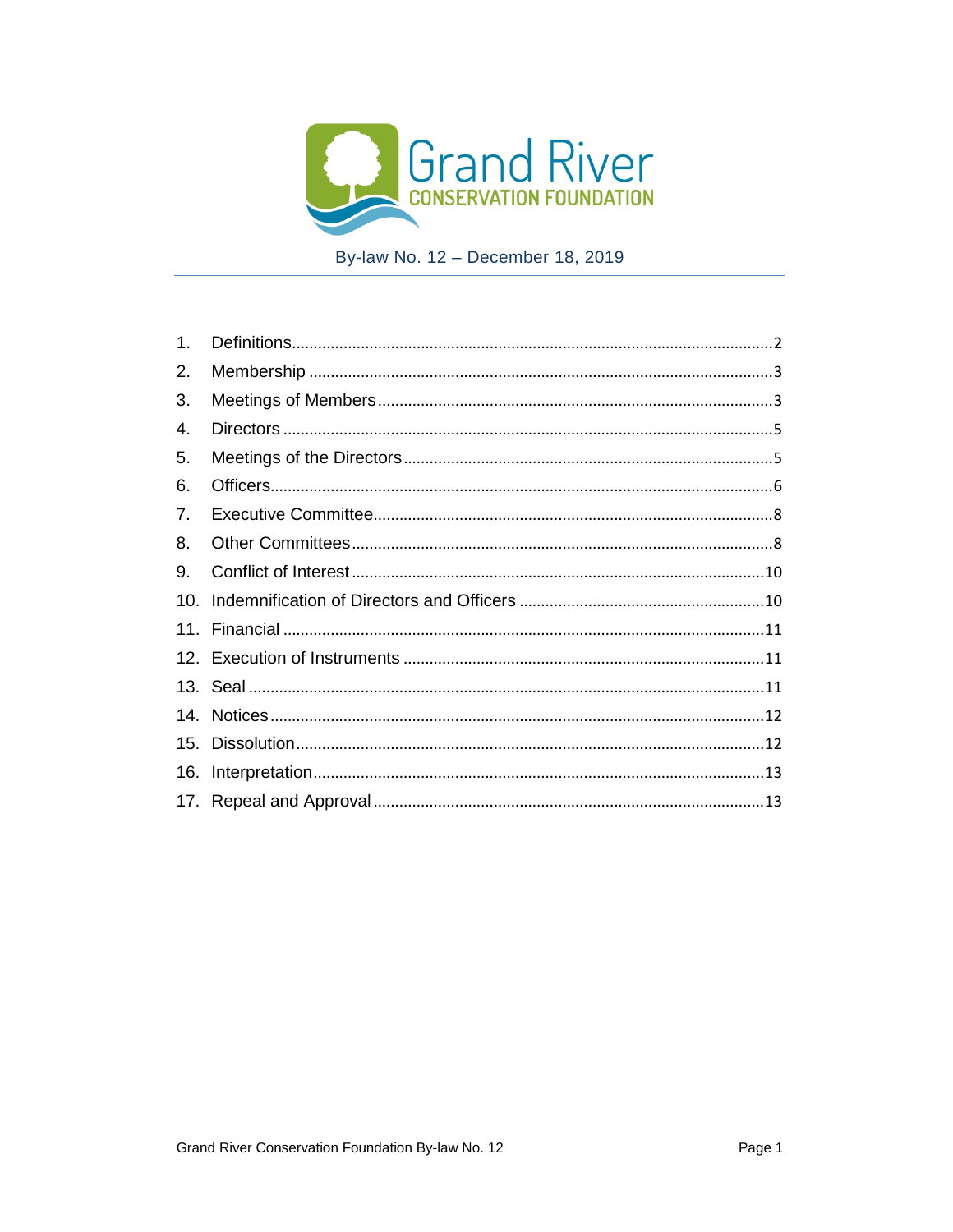#### <span id="page-1-0"></span>**1. Definitions**

In this by-law:

**"Act"** shall mean the Corporations Act R.S.O. 1990 C. 38, as amended or re-enacted from time-to-time;

**"Annual Meeting"** shall mean the annual general meeting of the Members;

**"Auditor"** shall mean the External Auditor appointed by the Members at the Annual Meeting of Members.

**"Authority"** shall mean Grand River Conservation Authority;

**"Board"** shall mean the Board of Directors of the Foundation as described in Article 4:01 herein;

**"Committee(s)** shall mean Executive Committee, Nominating Committee, Finance and Administration Committee, Fundraising and Development Committee, Grants Committee and Other Committee(s) as defined in Articles 7.01 and 8.01-8.07 herein.

**"Director"** shall mean a Member who is elected to the Board of Directors;

**"Ex-Officio Director"** shall mean a Director who, by virtue of holding an office with Grand River Conservation Authority and this By-law, is a Director of the Foundation. Ex-Officio Directors shall have no vote;

**"Ex-Officio Member"** shall mean a Member who, by virtue of holding an office with Grand River Conservation Authority and this By-law, is a Member of the Foundation. Ex-Officio Members shall have no vote;

**"Foundation"** shall mean Grand River Conservation Foundation;

**"Letters Patent"** and **"Supplementary Letters Patent"** shall have the meaning contained in the Act;

**"Meeting of Members"** shall include annual and general meetings of the Members;

**"Member"** shall mean a voting Member of the Foundation as described in the Act and Article 2.01 herein. Members and Membership shall have the corresponding meaning**.**

**"Officer(s)"** shall mean Chair, Vice-Chair(s), Past Chair, Secretary-Treasurer, Executive Director and Officers At Large, as defined in Articles 6.01-6.08 herein.

**"Secretary-Treasurer"** shall mean the Secretary-Treasurer of the Board of Directors;

Any other words which are used in the Act shall have the same meaning as in the Act.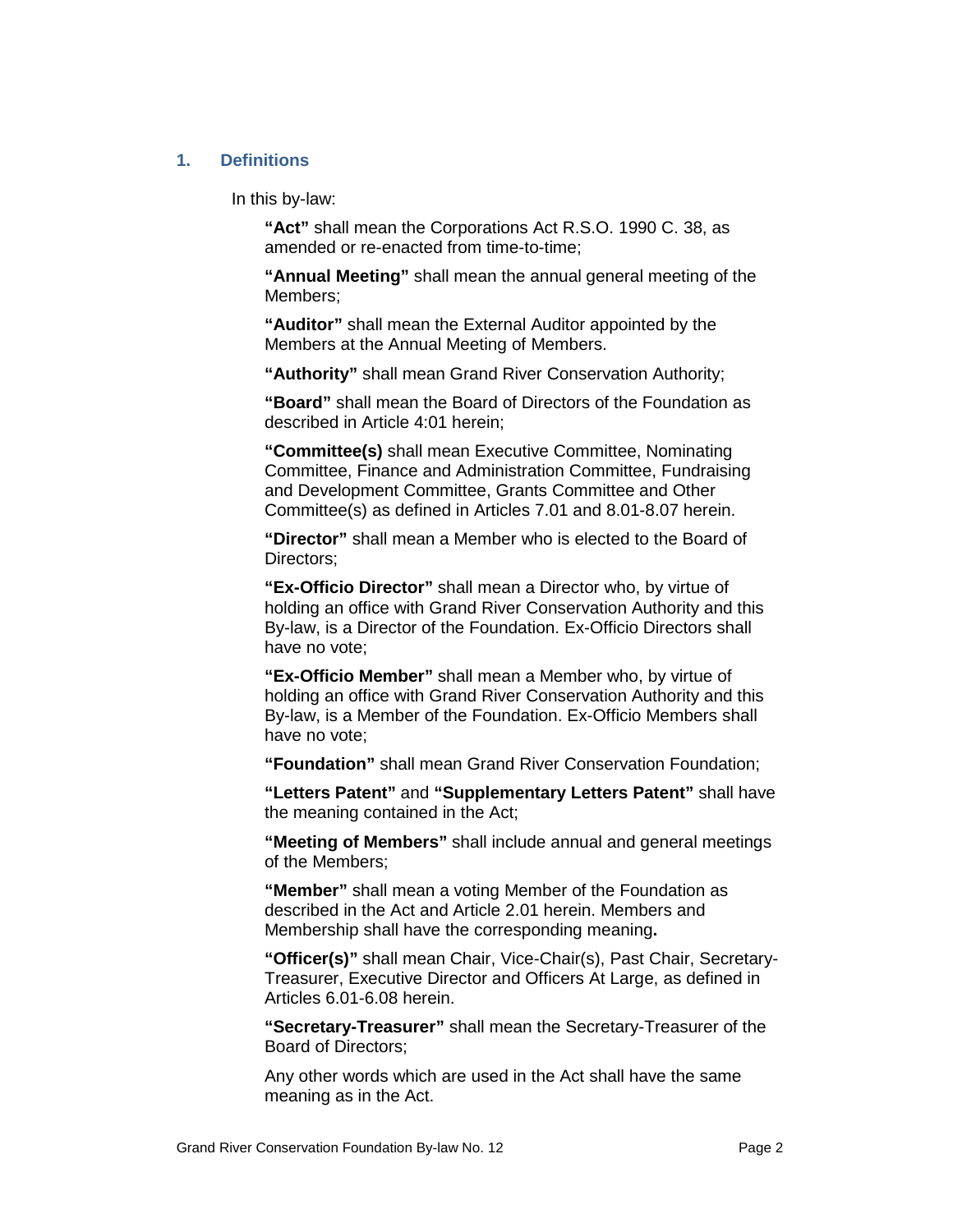# <span id="page-2-0"></span>**2. Membership**

- 2.01 Membership in the Foundation shall be limited to those persons who are recommended by the Nominating Committee, accepted by the Board, and approved by the Authority. Membership shall be for a period not to exceed three (3) years from the date of admission, and such Membership shall terminate at the end of that period. A Member shall be eligible for admission as a Member for two subsequent terms, each of which shall not exceed three (3) years. A Member who has completed three consecutive terms (a maximum of nine years in total) shall not be eligible for further admission as a Member unless that Member is at such time an Officer of the Foundation. It is the intent of this By-law that Members shall be appointed for terms that result in rotation.
- 2.02 The Chair of the Authority shall, by virtue of the office, be a Member of the Foundation. The following Authority staff will, by virtue of their office, be Ex-officio Members of the Foundation: the Secretary-Treasurer, the Chief Administrative Officer and the Executive Director of the Foundation. Ex-officio Membership shall cease upon the individual ceasing to hold the position which entitles such individual to ex-officio Membership. Ex-officio Members shall have no vote.
- 2.03 Membership in the Foundation is not transferable.
- 2.04 Members may resign by written resignation delivered to the Chair or Secretary-Treasurer. Such resignation shall be effective upon receipt of such notice by the Chair or Secretary-Treasurer.
- 2.05 Upon 15 days' written notice to a Member, the Board may pass a resolution authorizing disciplinary action or the termination of membership for violating any provision of the Foundation's policies or By-laws. The notice shall set out the reasons for the disciplinary action or termination of membership. The Member receiving the notice shall be entitled to give the Board a written submission opposing the disciplinary action or termination not less than 5 days before the end of the 15-day period. The Board shall consider the written submission of the Member before making a final decision regarding disciplinary action or termination of membership

# <span id="page-2-1"></span>**3. Meetings of Members**

3.01 An Annual Meeting of Members shall be held not later than fifteen (15) months following the date of holding the last preceding Annual Meeting at such place in Ontario, at such time, and on such day in each year as the Board may from time to time determine, for the purpose of hearing and receiving the reports and statements required by the Act to be read at or laid before the Members at an annual meeting, electing Directors, appointing the Auditor, authorizing the Board to fix the Auditor's remuneration and for the transaction of such other business as may properly be brought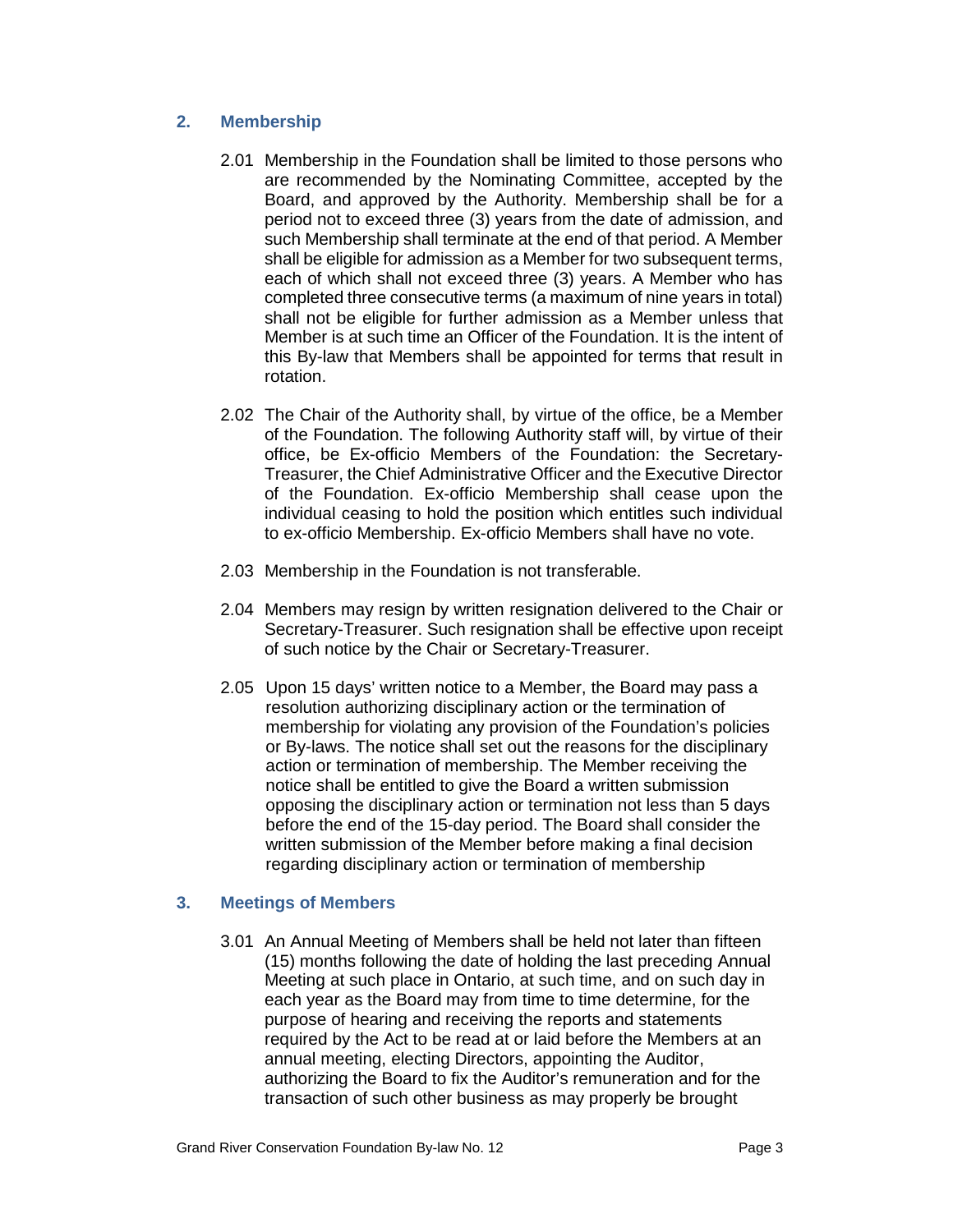before the meeting. The Auditor of the Foundation shall be given notice of the Annual Meeting.

- 3.02 The Board shall have power at any time to call a general meeting of the Members of the Foundation to be held at such time and at such place in Ontario as may be determined by the Board. Members who hold at least 10 per cent of votes that may be cast at a meeting of the Members sought to be held, may requisition the Directors to call a meeting for the purposes stated in the requisition.
- 3.03 No public or other advertisement of any meeting of Members shall be required, but notice of the time and place of any meeting of the Members shall be given not less than ten (10) days before the day on which the meeting is to be held to each Member of record at the close of business on the day on which the notice is given. Notice of a general meeting of Members shall state the general nature of the business which is to be transacted at the meeting. A meeting of Members may be held at any time without notice if all the Members entitled to vote thereat are present in person or those not so present waive notice of such meeting. At such meeting, any business may be transacted which the Foundation at an annual or general meeting of Members may transact.
- 3.04 A majority of the voting Members being present, shall constitute a quorum for the transaction of business at any meeting of Members. No business shall be transacted at a meeting where there is not a quorum at such meeting. Members may participate in a meeting by telephonic or other electronic means that permits all participants to communicate adequately with each other during the meeting. A Member so participating in a meeting is deemed to be present at the meeting. If during the course of a meeting of the Members a quorum is lost, then the meeting will stand adjourned, not ended, to reconvene at such other time and place as the Chair will then announce.
- 3.05 At each meeting of Members every Member shall be entitled to one vote.
- 3.06 At all meetings of Members every question shall be decided by a majority of the votes cast on the question. Every question shall be decided by a show of hands unless after a show of hands has been taken a poll thereon be required by the Chair of the meeting or be demanded by any Member present. Members are not allowed to vote by proxy. In the case of an equal number of votes on any question at any meeting of Members either upon a show of hands or upon a poll, the Chair of the meeting shall be entitled to a second or casting vote. In all matters of procedure not specifically dealt with herein the current edition of Bourinot's Rules of Order shall be binding.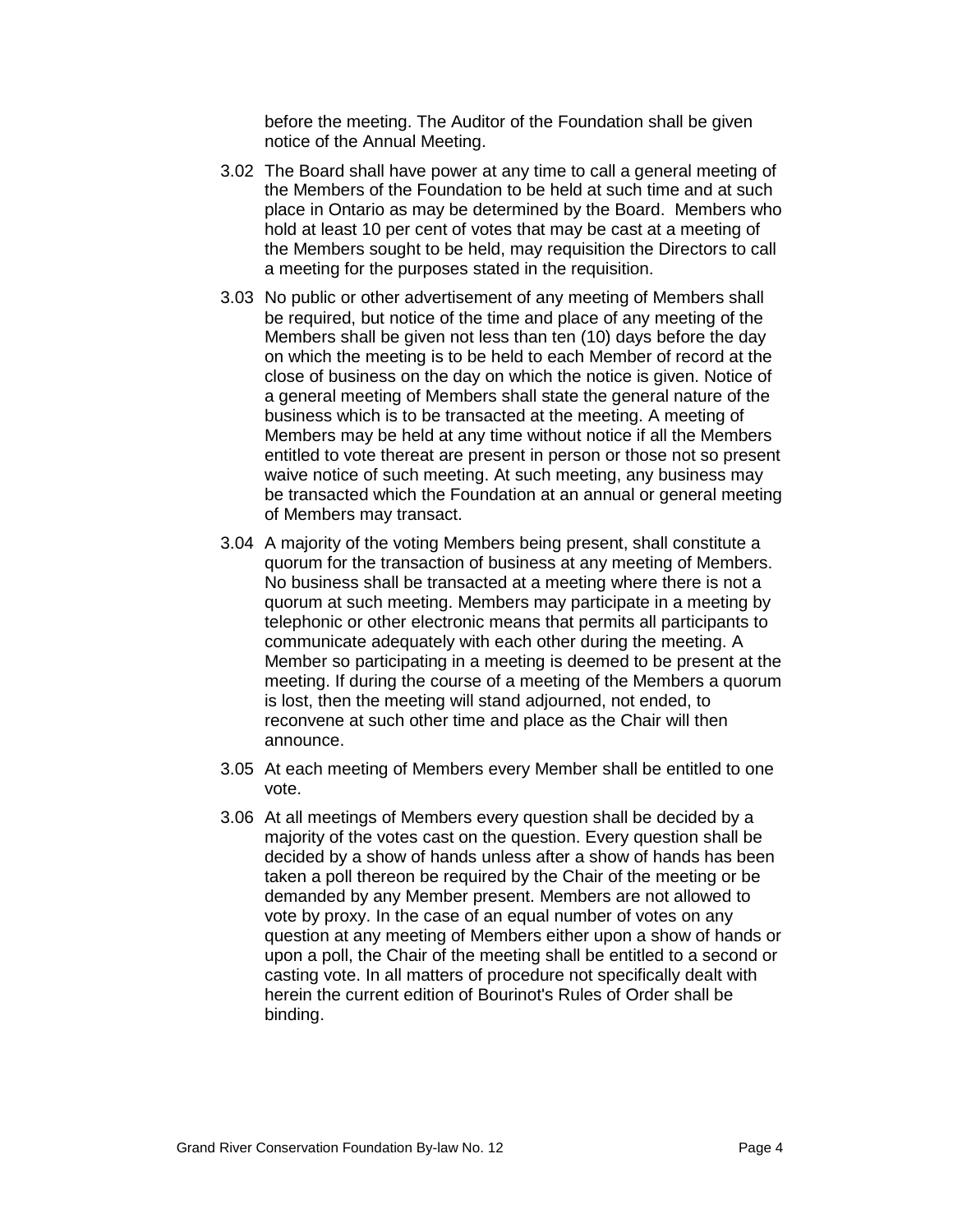# <span id="page-4-0"></span>**4. Directors**

- 4.01 The affairs of the Foundation shall be managed by the Board. Each Director shall at the time of his or her election, and throughout the term of office, be a Member in good standing and shall be a natural person. The Board, exclusive of any ex-officio Directors, shall be fixed at a minimum of ten (10) Directors and a maximum of nineteen (19) Directors. The number of Directors to be elected at any Annual Meeting of the Members shall be such number as is determined by the Board prior to such Annual Meeting.
- 4.02 At each Annual Meeting of Members, Directors shall be elected to hold office until the next Annual Meeting of Members or for such term as the Members by resolution may direct, or until their successors have been duly elected or appointed. Retiring Directors shall be eligible for re-election provided such Director remains a Member throughout such re-election term. The election may be by a show of hands or by resolution of the Members unless a ballot is demanded by any Member.
- 4.03 The Chair of the Authority shall, by virtue of the office, be a Director; and the following Authority staff will, by virtue of their office, be permanent ex-officio Directors: the Secretary-Treasurer, the Chief Administrative Officer, and the Executive Director of the Foundation. Ex-officio directorship shall cease upon the individual ceasing to hold the position which entitles such individual to ex-officio directorship. Ex-officio Directors do not have a vote.
- 4.04 A quorum of the Board is required to exercise the powers of the Board. As long as there is a quorum of the Board, vacancies in the Board may be filled for the remainder of its term either by the Members at a general meeting called for that purpose or by the remaining Directors then in office. Failing a quorum of the Board, the vacancies shall be filled at a general meeting of the Members called for that purpose by the Members then in office.

# <span id="page-4-1"></span>**5. Meetings of the Directors**

- 5.01 Meetings of the Board shall be held from time to time at such place within Ontario at such time and on such day as the Chair or Vice-Chair or any two Directors may determine. The Secretary shall call meetings when directed or authorized by the Chair or by a Vice-Chair or by any two Directors. Notice of every meeting so called shall be given to each Director not less than ten (10) days before the time when the meeting is to be held, save that no notice of a meeting shall be necessary if all the Directors are present or if those absent waive notice of or otherwise signify their consent to the holding of the meeting.
- 5.02 A majority of the Directors being present, shall constitute a quorum for the transaction of business at any meeting of Directors. No business shall be transacted at a meeting where there is not a quorum at such meeting. Directors are not allowed to vote by Proxy.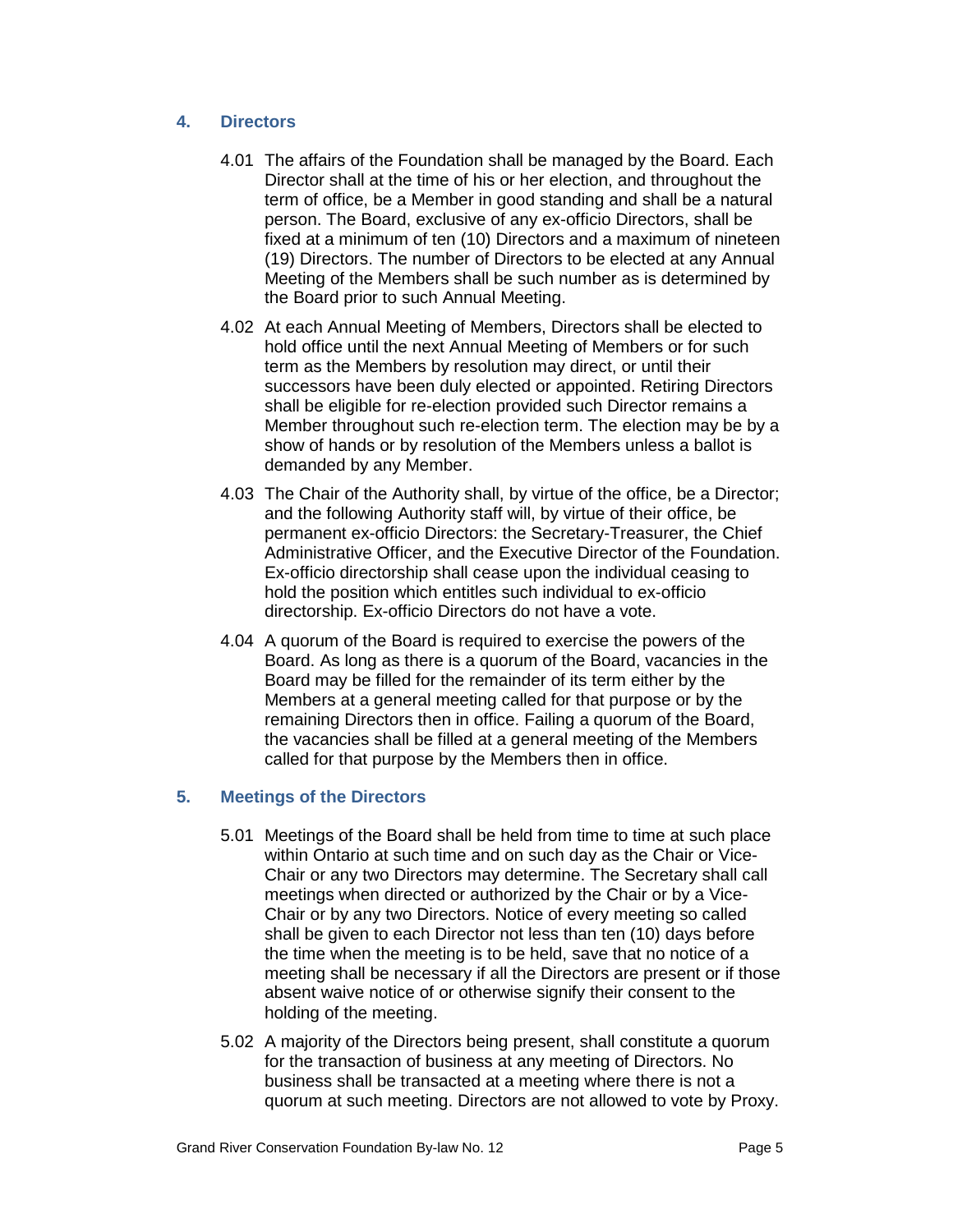A Director may participate in a meeting by telephonic or other electronic means that permits all participants to communicate adequately with each other during the meeting. A Director so participating in a meeting is deemed to be present at the meeting. If during the course of a meeting of the Directors a quorum is lost, then the meeting will stand adjourned, not ended, to reconvene at such other time and place as the Chair will then announce.

However, where a Director is unable to participate due to a conflict of interest, the remaining number of Directors shall be deemed to constitute a quorum, provided such number is not less than five. If the remaining number of Directors is less than five, quorum is lost and the meeting will stand adjourned.

- 5.03 The Board may appoint a day or days in any month or months for regular meetings of the Board at a place and hour to be named. A copy of any resolution of the Board fixing the place and time of regular meetings of the Board shall be sent to each Director forthwith after being passed, but no additional notice shall be required for any such regular meeting.
- 5.04 Immediately following the election of the Board at the Annual Meeting, a Board meeting shall be held for the purpose of election of Officers. In addition to the nominations made by the Nominating Committee, further nominations may be made by any of the Directors. The election of Chair shall proceed first, and shall be followed by the election of Vice-Chair(s). An unsuccessful candidate for any particular office may be nominated for election to any other office. The elected Officers shall hold office until their successors are elected. A vacancy occurring from time to time in such offices may be filled by the Board from among its members. No person shall be eligible to be re-elected to the office of Chair or Vice-Chair if such person has held that office for two (2) consecutive years.
- 5.05 At all meetings of the Board every question shall be decided by a majority of the votes cast on the question; and in the case of an equal number of votes on any question, the Chair at the meeting shall be entitled to a second or casting vote.

### <span id="page-5-0"></span>**6. Officers**

- 6.01 CHAIR: The Chair shall preside as Chair at all meetings of the Members and of the Board. The Chair shall also be responsible for the general supervision of the affairs of the Foundation.
- 6.02 VICE-CHAIR(S): During the absence or inability of the Chair to act, the duties of the Chair may be performed and the powers of the Chair may be exercised by the Vice-Chair, or if there is more than one, by the Vice-Chairs in order of seniority. If a Vice-Chair exercises any such duty or power, the absence or inability of the Chair shall be presumed with reference thereto. A Vice-Chair shall also perform such duties and exercise such power as the Chair may from time to time delegate to him or the Board may prescribe.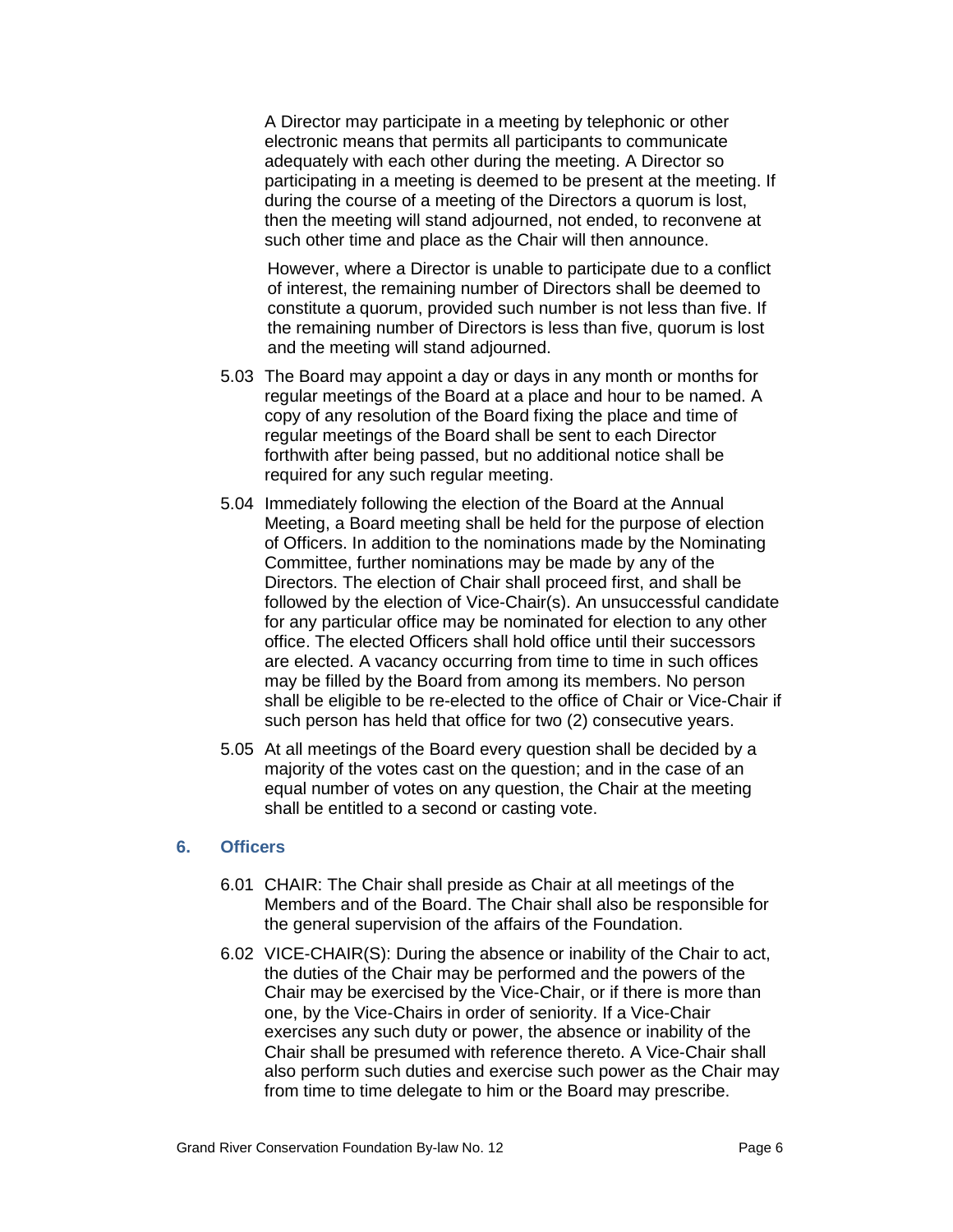- 6.03 PAST CHAIR: The Past Chair shall be a Member of the Foundation and a member of the Executive Committee. The Past Chair shall be an advisor to the Chair and shall act as chair of the Nominating Committee.
- 6.04 SECRETARY-TREASURER: The Secretary-Treasurer of the Authority will be appointed to the position of Secretary-Treasurer of the Foundation and will be an ex-officio member of the Executive Committee. The Secretary-Treasurer shall:
	- give, or cause to be given, all notices required to be given to Members, Directors and auditors;
	- attend all meetings of the Board, the Executive Committee and of the Members and shall enter or cause to be entered in books kept for that purpose minutes of all proceedings at such meetings;
	- be the custodian of the stamp or mechanical device generally used for affixing the corporate seal of the Foundation and of all books, papers, records, documents and other instruments belonging to the Foundation;
	- carry out the management of the affairs of the Foundation subject to the authority of the Board and under the direction and supervision of the Chair;
	- keep full and accurate books of account in which shall be recorded all receipts and disbursements of the Foundation and, under the direction of the Board, shall control the deposit of money, the safekeeping of securities and the disbursement of the funds of the Foundation;
	- render to the Board at the meetings thereof, or whenever required, an account of all transactions of the Foundation and the financial position of the Foundation;
	- and perform such other duties as may from time to time be prescribed by the Board.
- 6.05 EXECUTIVE DIRECTOR: The Executive Director of the Foundation shall be an employee of the Authority, and shall be responsible for coordination of the fundraising, marketing and administrative activities of the Foundation. The Executive Director shall be an exofficio member of the Executive Committee.
- 6.06 OFFICERS AT LARGE: Officers at large may be elected by the board and shall perform such duties and exercise such power as the Chair may, from time to time, delegate to them or as the Board may prescribe.
- 6.07 The Board may require such Officers, employees and agents of the Foundation as the Board deems advisable to furnish bonds for the faithful discharge of their duties, in such form and with such surety as the Board may from time to time prescribe.
- 6.08 The Board may remove and replace at its pleasure any Officer of the Foundation unless they are appointed to their position by virtue of their position within the GRCA.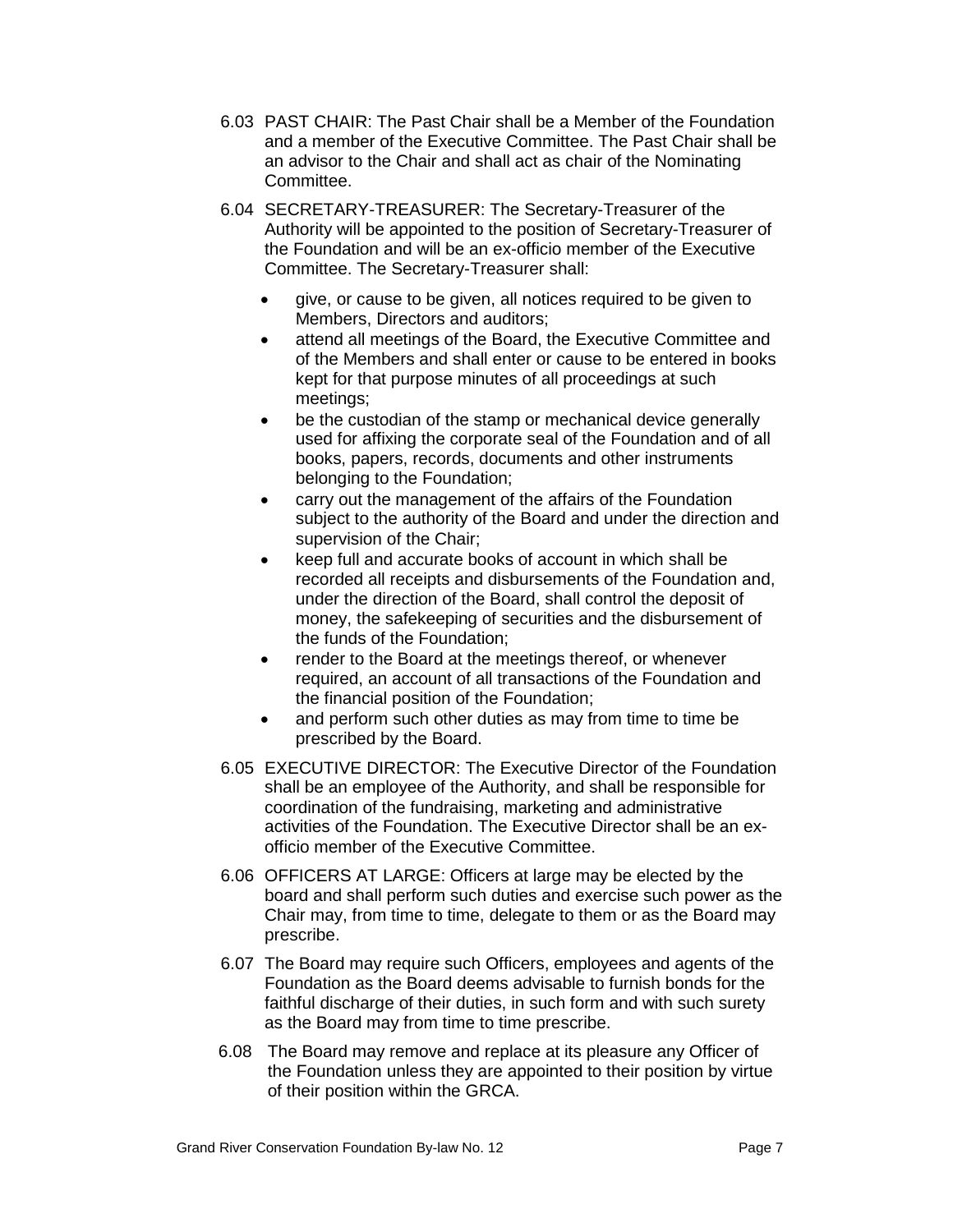# <span id="page-7-0"></span>**7. Executive Committee**

- 7.01 The Executive Committee shall be comprised of the Officers of the Foundation and the Chair of the Authority. The Chief Administrative Officer of the Authority shall also be a member of the Executive Committee in an ex-officio capacity. The continued involvement of Officers of the Authority on the Executive Committee of the Foundation is to ensure that the Foundation has access to the appropriate information to make informed decisions and to foster and improve the relationship between the Authority and the Foundation.
- 7.02 No business may be transacted by the Executive Committee except at a meeting of its members at which a quorum of the Executive Committee is present. A quorum shall be a majority of the voting members of the Committee.
- 7.03 Any member of the Executive Committee may be removed or replaced at any time by the Board of Directors and shall immediately cease to be a member of the Executive Committee upon ceasing to be a Director. The Board of Directors may fill vacancies on the Executive Committee by election from amongst its number. If and wherever a vacancy shall arise on the Executive Committee, the remaining members may exercise all its powers so long as a quorum remains in office. Subject to the foregoing, each member of the Executive Committee shall hold office until the next Annual Meeting of Members after such member's election or as may be determined by the Board.
- 7.04 Unless otherwise expressly reserved to the Board, there shall be and is hereby delegated to the Executive Committee, during the interval between meetings of the Board of Directors, all the powers of the Board of Directors in respect of the management and direction of the business and affairs of the Foundation.
- 7.05 The Executive Committee may invite such Officers, Directors and employees of the Foundation, or Members and employees of the Grand River Conservation Authority as it may see fit from time to time to attend meetings of the Executive Committee and assist in the discussion and consideration of the affairs of the Foundation.
- 7.06 The Chair of the Foundation shall be the chair of the Executive Committee and the Secretary-Treasurer of the Foundation shall be Secretary-Treasurer of the Executive Committee.
- 7.07 The Secretary–Treasurer of the Foundation shall record or cause to be recorded minutes of all meetings of the Executive Committee, and distribute such minutes to all Directors within a reasonable time.

# <span id="page-7-1"></span>**8. Other Committees**

8.01 A Finance and Administration Committee shall be appointed at the first Board meeting subsequent to the Annual Meeting. The role of the committee shall include: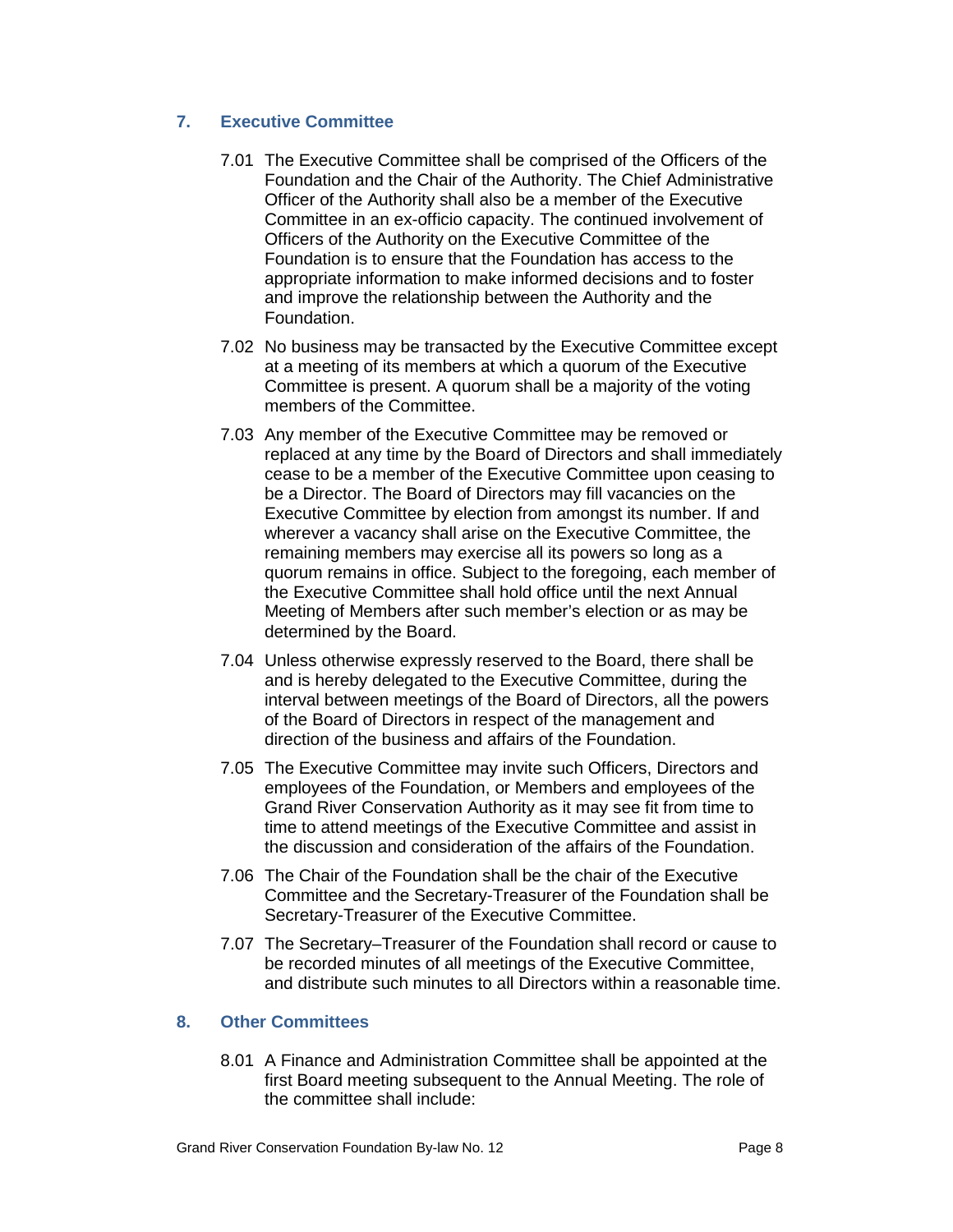- a) reviewing the performance of the Foundation's Investment Manager and making investment policy recommendations to the Board;
- b) reviewing the Foundation's year-end financial statements and report of the auditor and recommending approval to the Board;
- c) reviewing the Foundation's policies and by-laws and making recommendations to the Board on such matters.

Only Directors of the Foundation will be eligible for appointment to the Finance and Administration Committee. The Chair of the committee will be chosen by the committee members at their first meeting.

- 8.02 A Fundraising and Development Committee shall be appointed at the first Board meeting subsequent to the Annual Meeting. The role of the Fundraising and Development Committee shall include reviewing effectiveness and making recommendations to the Board with respect to:
	- a) fundraising and development initiatives including Campaigns;
	- b) planned giving initiatives, and
	- c) special events, promotion, marketing and communication .

Directors of the Foundation shall make up the majority of the members of the Fundraising and Development Committee. The Chair of the committee, who shall be a Director of the Foundation, will be chosen by the committee members at their first meeting.

- 8.03 A Grants Committee shall be appointed at the first Board meeting subsequent to the Annual Meeting. The role of the committee shall include:
	- a) reviewing applications for Foundation Grants and Scholarships and making recommendations to the Board for successful applicants;
	- b) reviewing any other special gift requests or considerations, that require Board approval, and making recommendations to the Board.

Only Directors of the Foundation will be eligible for appointment to the Grants Committee. The Chair of the committee will be chosen by the committee members at their first meeting.

- 8.04 A Nominating Committee shall be appointed at the first Board meeting subsequent to the Annual Meeting. The role of the committee shall include making recommendations to the Board regarding:
	- a) persons to be considered as new Members of the Foundation,
	- b) Members to stand for election to the Board, and
	- c) persons to stand for election as Officers of the Foundation.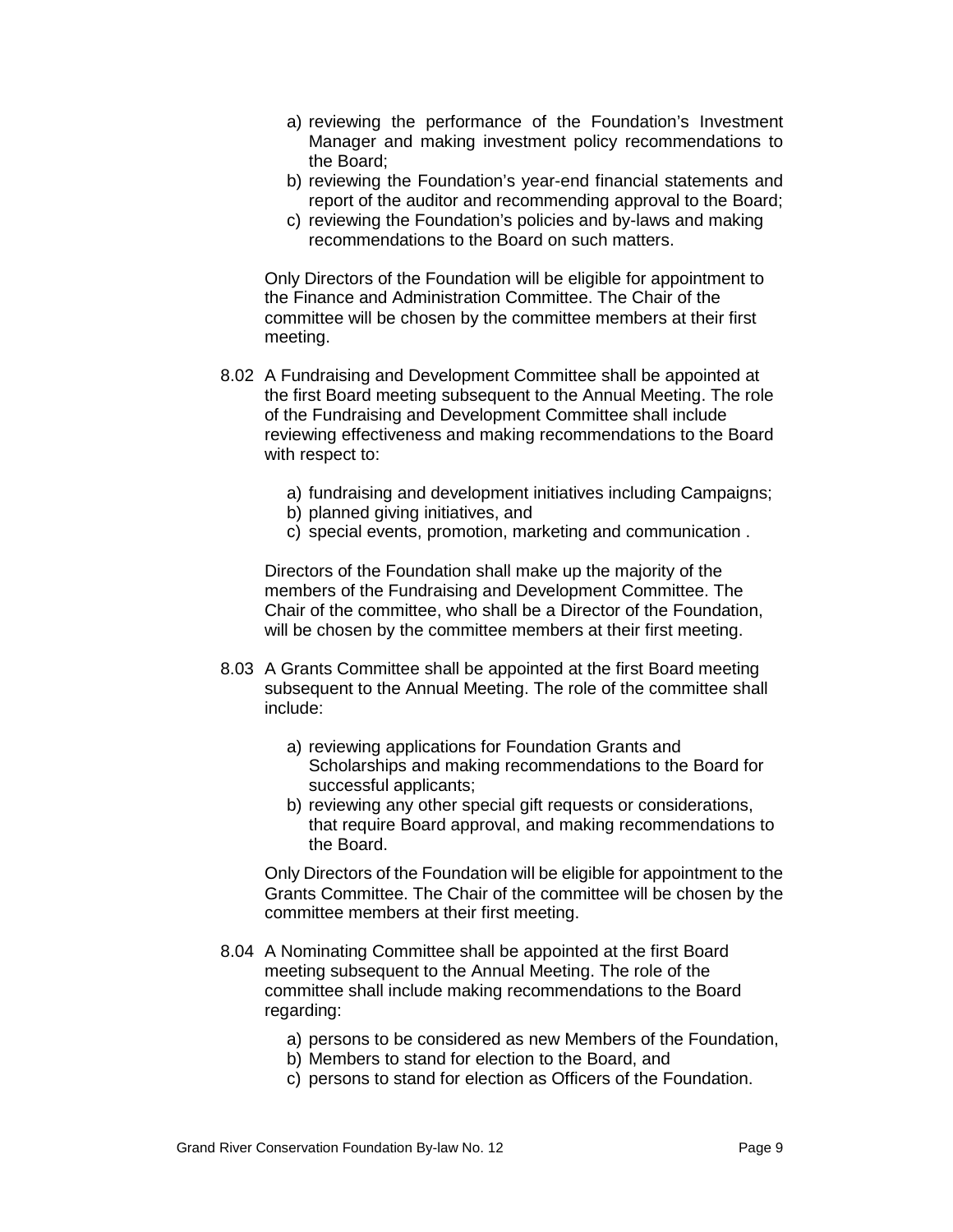Only Directors of the Foundation will be eligible for appointment to the Nominating Committee. The Past Chair of the Foundation will be the Chair of the Nominating Committee, unless that person declines, in which case an alternate chair shall be appointed by the Board.

- 8.05 The Terms of Reference for the Finance and Administration, Fundraising and Development, Grants and Nominating Committees (Standing Committees) will be reviewed and approved at the first Board meeting subsequent to the Annual Meeting and will include:
	- a) the composition of the committee,
	- b) the frequency of meetings, and
	- c) any additional responsibilities assigned to the committee by the Board.
- 8.06 The Board may appoint other such Ad-hoc Committee or Committees as it, from time to time, deems necessary and approve Terms of Reference for such Committee or Committees.

### <span id="page-9-0"></span>**9. Conflict of Interest**

- 9.01 A Member/Director who,
	- a) has a material interest in a current or proposed project of the Foundation or Grand River Conservation Authority, or
	- b) has reason to believe that there may be a perceived conflict of interest, including a relationship to any person who has a material interest in current or proposed project of the Foundation or Grand River Conservation Authority,

shall disclose to the Foundation or request to have entered in the minutes of meetings of the board the nature and extent of his or her interest; and

shall not participate in any part of a meeting during which the project is discussed and shall not vote on any resolution to approve the project; and

shall leave the meeting if the conflict arises at a closed or incamera meeting or discussion

## <span id="page-9-1"></span>**10. Indemnification of Directors and Officers**

10.01 The Foundation indemnifies all Directors and Officers in accordance with the provisions of Section 80 of the Act, as amended from time to time, and in accordance with an indemnity agreement, to be signed between the Foundation and the Directors and Officers.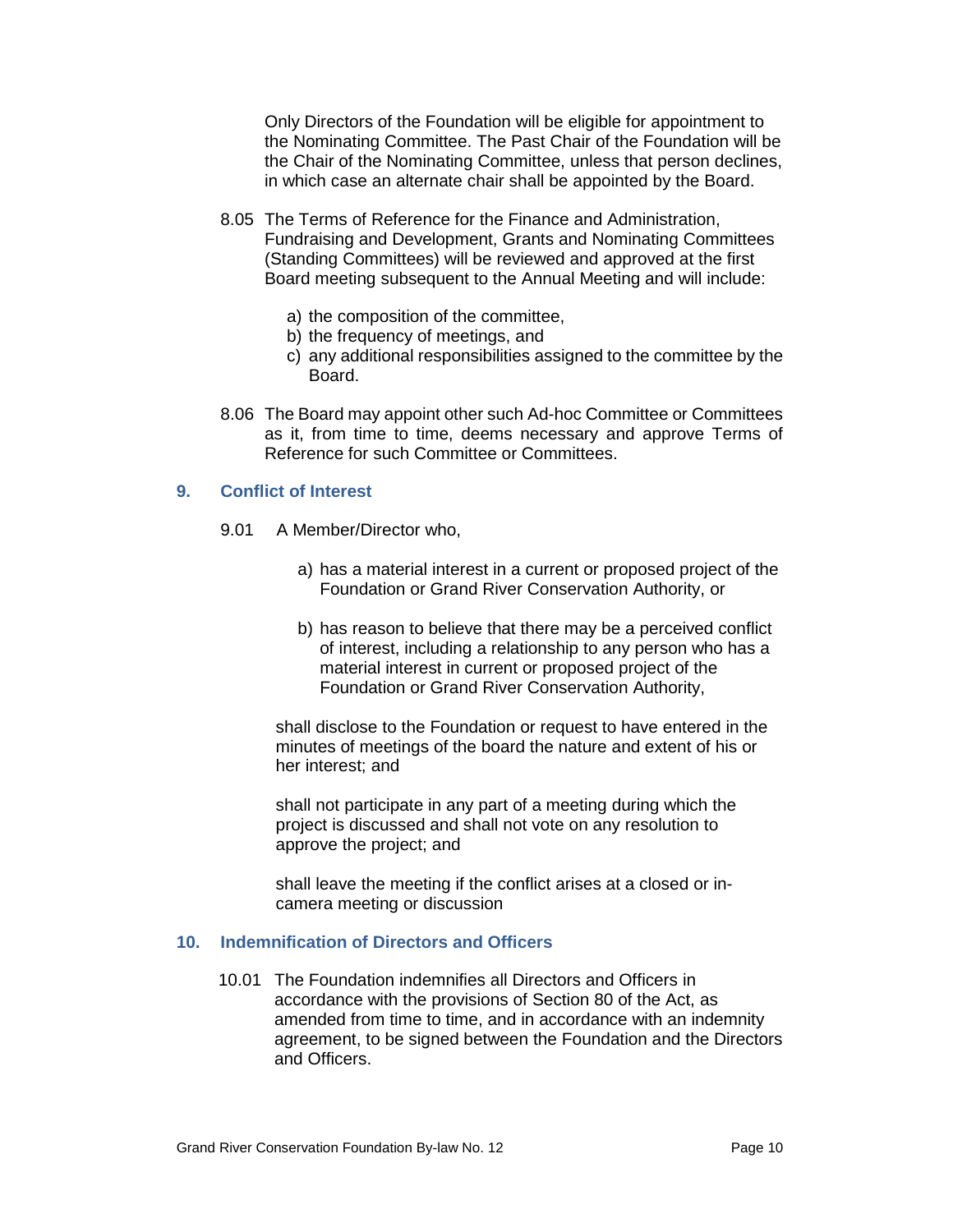## <span id="page-10-0"></span>**11. Financial**

- 11.01 The banking business of the Foundation, or any part thereof, shall be transacted with such chartered bank of Canada, trust company or other firm or corporation carrying on a banking business as the Board may designate, appoint or authorize from time to time by resolution and all such banking business, or any part thereof, shall be transacted on the Foundation's behalf by such one or more Officers and/or other persons as the Board may designate, direct or authorize from time to time by resolution and to the extent therein provided including, but without restricting the generality of the foregoing, the operation of the Foundation's accounts, the making, signing, drawing, accepting, endorsing, negotiating, lodging, depositing and transferring of any cheques, promissory notes, drafts, acceptances, bills of exchange, and orders relating to any property of the Foundation; the execution of any agreement relating to any such banking business and defining the rights and power of the parties thereto; and the authorizing of any Officer of such banker to do any act or thing on the Foundation's behalf to facilitate such banking business.
- 11.02 Subject to the restrictions set forth in the Letters Patent issued to the Foundation, the Chair or a Vice-Chair acting with the Secretary-Treasurer or the Executive Director are authorized and empowered to sell, assign and transfer shares, bonds, stocks, debentures, debenture stocks and other securities on behalf of the Foundation with full power to appoint an attorney or attorneys (with full power of substitution) for the purposes of completing any such sale, transfer, assignment or acceptance on the records.
- 11.03 The financial year end shall be December 31 in each year.

# <span id="page-10-1"></span>**12. Execution of Instruments**

- 12.01 Deeds, transfers, assignments, contracts and obligations on behalf of the Foundation may be signed by the Chair or a Vice-Chair and by the Secretary-Treasurer or Executive Director and the corporate seal shall be affixed to such instruments as require the same.
- 12.02 Notwithstanding any provisions to the contrary contained herein the Board may at any time and from time to time direct the manner in which and person or persons by whom the particular deed, transfer, contract or obligation of the Foundation may or shall be signed.

# <span id="page-10-2"></span>**13. Seal**

13.01 The corporation seal of the Foundation shall be in the form impressed hereon.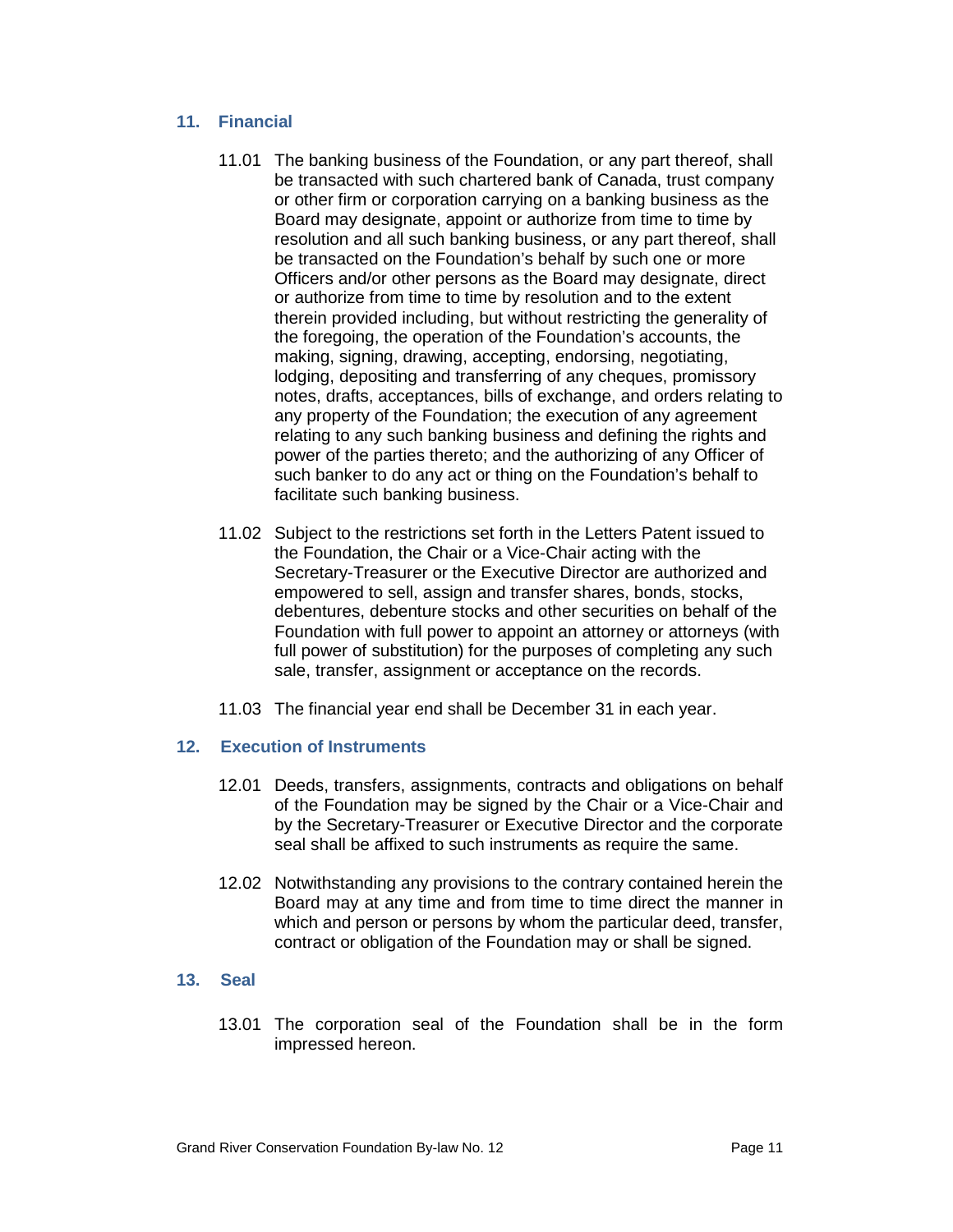### <span id="page-11-0"></span>**14. Notices**

- 14.01 Any notice, communication or other document to be given by the Foundation to a Member, Director, Officer or auditor of the Foundation by law or under a provision of the Letters Patent or bylaws of the Foundation, shall be sufficiently given if delivered personally to the person to whom it is to be given or if delivered to their last address as recorded on the books of the Foundation or if mailed by prepaid ordinary or air mail in a sealed envelope addressed to such person at their last address as recorded on the books of the Foundation or if sent by fax or electronic mail or any other form of transmitted or recorded communication. The Secretary may change the address on the books of the Foundation of any Member in accordance with any information believed by him to be reliable. A notice, communication or document so delivered shall be deemed to have been given when deposited in a post office, or a public letter box; and a notice sent by fax or electronic mail or any other form of transmitted or recorded communication shall be deemed to have been given when transmitted.
- 14.02 The signature of any notice to be given by the Foundation may be written or printed or partly written and partly printed.
- 14.03 In computing the date when notice must be given by law or under any provision of the Letters Patent or by-laws requiring a specified number of days' notice of any meeting or other event, the date of the meeting or other event shall be excluded.
- 14.04 The accidental omission to give any notice to any Member, Director, Officer or auditor or the non-receipt of any notice by any Member, Director, Officer or auditor or any error in any notice not affecting the substance thereof shall not invalidate any action taken at any meeting held pursuant to such notice or otherwise founded thereon.
- 14.05 Any Member, Director, Officer or auditor may waive any notice required to be given under any provision of the Letters Patent or bylaws of the Foundation or of The Act, and such waiver, whether given before or after the meeting or other event of which notice is required to be given, shall cure any default in giving such notice.

### <span id="page-11-1"></span>**15. Dissolution**

15.01 Upon the dissolution of the Foundation and after payment of all debts and liabilities, its remaining property shall be distributed or disposed of to the Grand River Conservation Authority provided that the Authority is a registered charity under the Income Tax Act (Canada). In the event that the Authority is no longer in existence, to such other charities registered under the Income Tax Act (Canada) as the Directors of the Foundation may by resolution determine.